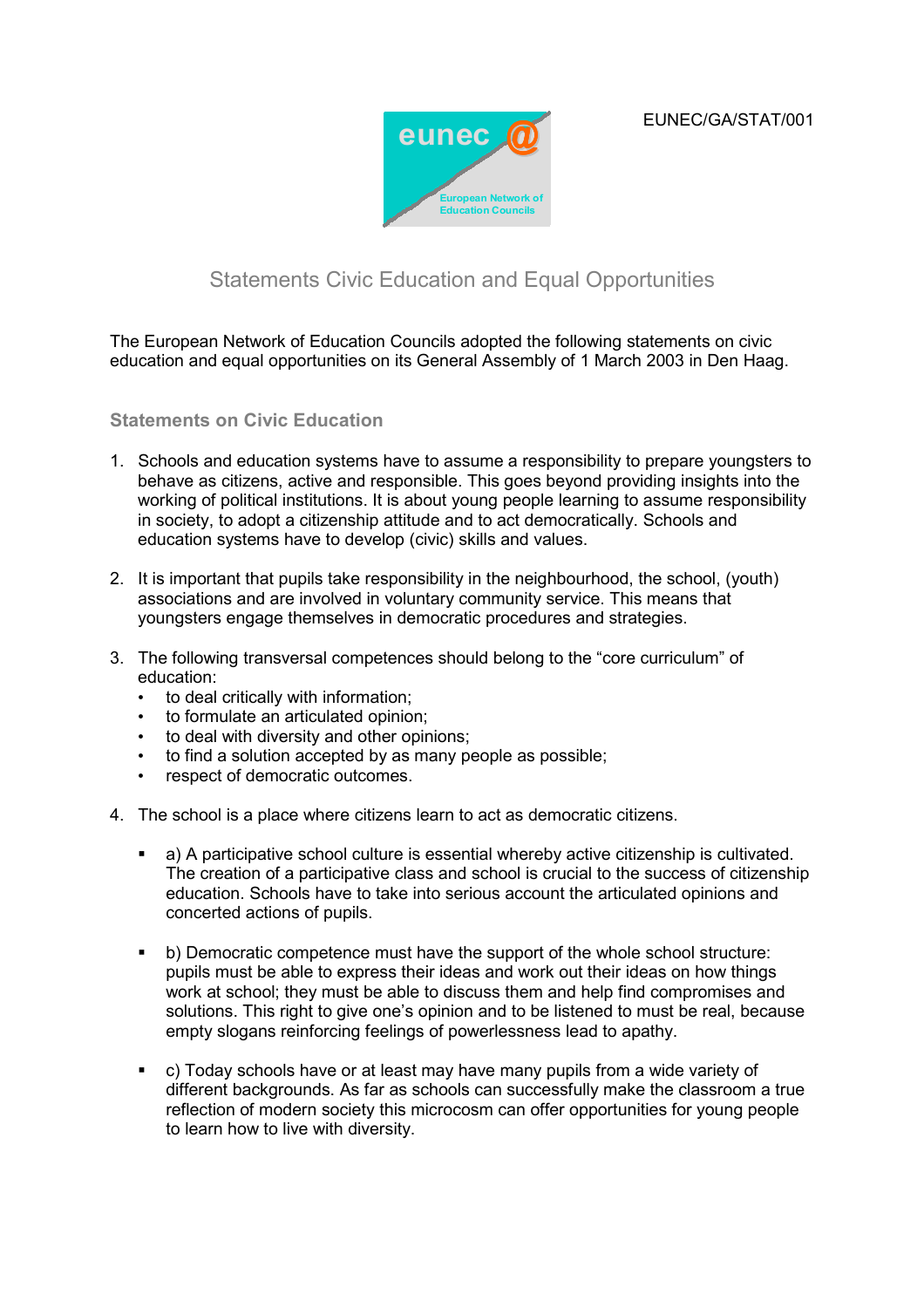d) Social and communicative skills have a prominent place in this approach. Negotiation strategies, learning to listen, forming an opinion and dealing with power, constraints of all kinds and the interests and concerns of others, all belong to the essence of democratic citizenship.

## **Statements on Equal Opportunities**

- 1. Information in Europe about the situation of the most disadvantaged groups in education is scarce and fragmented. If the European Union plans to make equal opportunities in education a core element of its policy, the European Commission as well as other authorities should facilitate the collection and harmonisation of quantitative and qualitative information.
- 2. Enhancing the concept of competence in education.

To the 20th century, one often bound the choice of an orientation to the concept of merit, which induces a devalorisation of certain forms of studies which seem second choice. It is currently necessary to prefer an orientation which takes into account competences and the personal development plan.

Curricula are largely determined by the acquisition of abstract knowledge. Some pupils have primarily instrumental skills, they learn while doing. Others have mainly social abilities.

The challenge consists in organising open curricula and educational situations better adapted to a diversified public. A variety of training situations should interest both young people gifted for the abstraction as those with more practical talents. Quality standards, curricula imposed by each government, should stimulate diversity.

At present, various developments are addressing this issue.

- The discussions in various countries and on the European Union level on the recognition of non-formal learning and skills attained elsewhere show that education systems are gradually starting to realise that they do not have a monopoly on learning.
- Experiments with cooperative learning highlight varying skills of the pupils in the classroom.
- Experience-based learning will appeal to the people who learn by doing .

A related question is whether the educational system should more focus on nurturing experiences of success. Modular education is one of the possible ways to emphasise progress in learning.

- 3. Early school programs for children deserve more attention. Important deciding factors for the success of this strategy include:
	- selective targeting of most underprivileged children;
	- close involvement of the parents;
	- an integrated approach:
	- a sustained effort in the primary and secondary school.
- 4. Learning rights must be reinforced. This includes
	- the right of admission to a school of one's choice,
		- a pedagogy of success instead of expulsion from school,